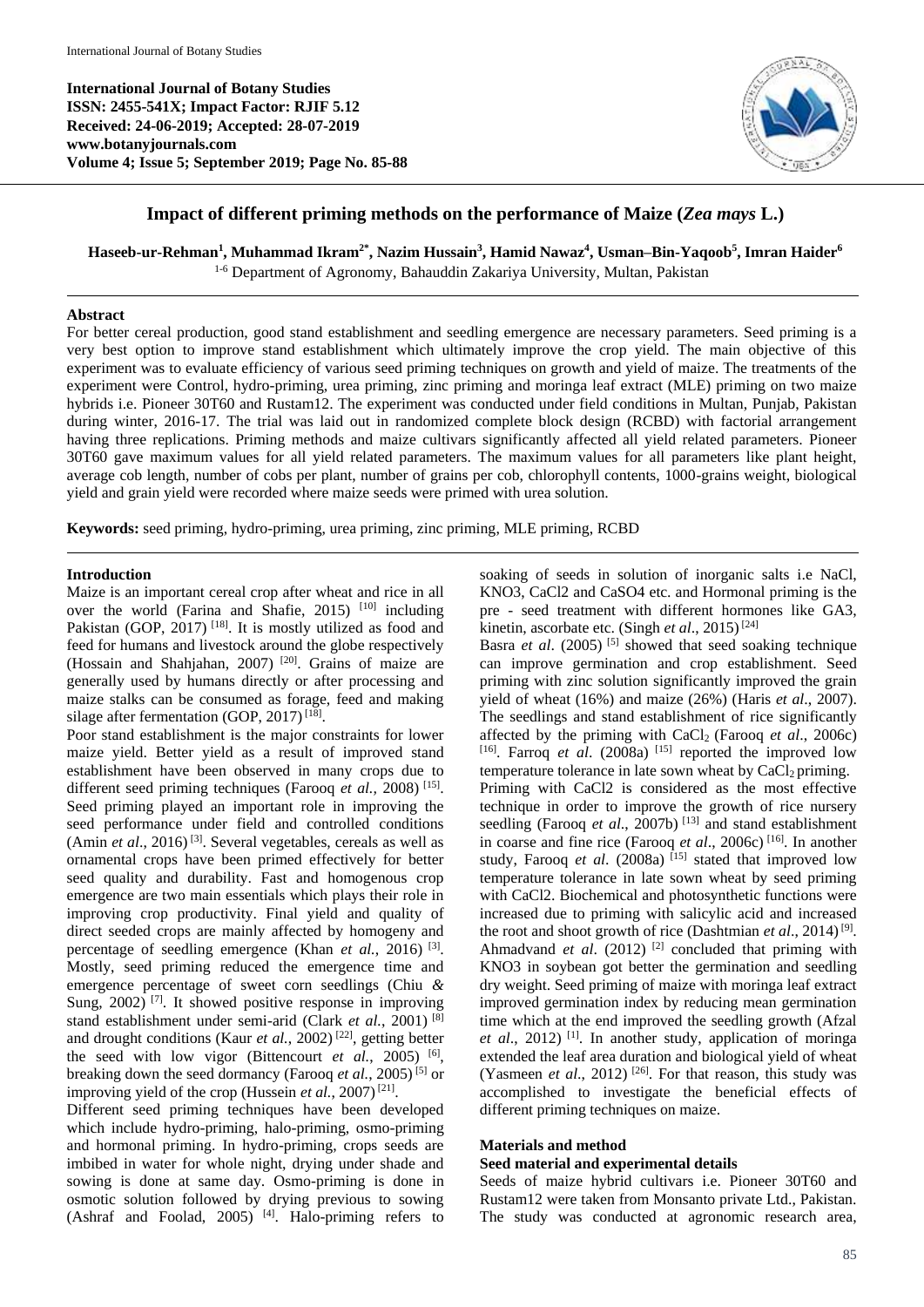Bahauddin Zakariya University, Multan during autumn 2017. Experiment was comprised of two maize hybrids (Pioneer 30T60 and Rustam12) and five priming methods (Control, Hydro-priming, Urea priming, Zinc priming and priming with Moringa leaf extract solution).

The experiment was carried out in Randomized Complete Block Design (RCBD) with factorial arrangement having three replications. The net plot dimension of each unit was 5.0 m  $\times$  3.0 m. The P-P (plant to plant) space was 20.0 cm whereas R-R (row to row) spacing was 75.0 cm. Recommended seed rate of 20 kg  $ha^{-1}$  was used for sowing and fertilizer N: P: K (200:150:100 kg/ha) was applied. All other agronomic and plant protection measures were uniform for all treatments. Data on plant height, average cob length, number of cobs per plant, number of grains per cob, chlorophyll contents, 1000-grains weight, biological yield and grain yield were recorded using standard procedure.

## **Seed priming protocol**

Untreated seeds were taken as control treatment. For hydropriming, seeds were soaked in distilled water for 12 hours. Seeds were osmoprimed in urea solution with -1.2MPa osmotic potential for 12 hours. For zinc priming, maize seeds of both cultivars were imbibed in zinc solution for 12 hours while for moringa leaf extract priming, seeds were soaked in 3% MLE solution. After soaking, seeds were desiccated to their original weight under shade.

## **Statistical analysis**

Recorded data of all parameters were investigated by using Fisher's method of analysis of variance (ANOVA) to compare the variation in between the treatment means through least significance difference test at 5% probability level (Steel *et al.*, 1997)<sup>[25]</sup>.

## **Results**

Both maize cultivars differ significantly for plant height, average cob length, number of cobs per plant, number of grains per cob, chlorophyll contents, 1000-grains weight, biological yield and grain yield. Similarly, different priming methods on maize seeds positively affected the plant height, average cob length, number of cobs per plant, number of

grains per cob, chlorophyll contents, 1000-grains weight, biological yield and grain yield. The interaction of maize cultivars and priming methods were also significant for plant height, average cob length, number of cobs per plant, number of grains per cob, chlorophyll contents, 1000-grains weight, biological yield and grain yield (Table 1).

The maximum plant height (197.10 cm), average cob length (18.18 cm), number of cobs per plant (1.72), number of grains per cob (388.13), chlorophyll contents (40.82), 1000 grains weight  $(278.67 \text{ g})$ , biological yield  $(15.30 \text{ t} \text{ ha}^{-1})$  and grain yield (6.65 t ha<sup>-1</sup>).was observed in Pioneer 30T60. Whereas maximum plant height (209.68 cm), average cob length (20.40 cm), number of cobs per plant (2.23), number of grains per cob (429.00), chlorophyll contents (44.02), 1000-grains weight (303.00 g), biological yield (16.01 t ha- $<sup>1</sup>$ ) and grain yield (7.04 t ha<sup>-1</sup>). were recorded where priming</sup> of urea was done (Table 1).

## **Discussion**

Use of different priming methods with both maize hybrids significantly affected yield related traits. Result shows that all studied parameters were affected by all priming methods as compared to control (Table 1). It is understood that primed seeds attain most excellent performance due to repair mechanisms, reformation of membrane and wellorganized reserve system (Fialho *et al*., 2010) [17]. Seed priming plays a role in starting metabolic processes in the seeds. When seeds are desiccated to their original weight, these processes become inactive as a result of decline in starch metabolism (Farooq et al., 2010a)<sup>[27]</sup>.

All the priming techniques especially urea priming significantly improve morphological and yield parameters due to better stand establishment of the crop (Table 1). When stand establishment of the crop is better, the plant growth is improved which have a propensity for longer roots that can enter into the soil and receive more water and nutrients as compared to non-primed seeds (Alam *et al.,*  2013) [28]. As a result, higher grain yield was observed in primed seeds due to early stand establishment which probably played their role in enhancing crop growth and ultimately the yield parameters and grain yield (Table 1).

**Table 1:** Effect of different priming methods on growth and yield contributing parameters of maize

| <b>Treatments</b>   | Plant height<br>(cm) | Average cob<br>length (cm) | <b>Cobs</b><br>Plant <sup>-1</sup> | No. of grains<br>per cob | Chlorophyll<br>contents | 1000-grains<br>weight $(g)$ | <b>Biological yield</b><br>$(t \, ha^{-1})$ | Grain yield<br>$(t \, ha^{-1})$ |
|---------------------|----------------------|----------------------------|------------------------------------|--------------------------|-------------------------|-----------------------------|---------------------------------------------|---------------------------------|
| Maize Cultivars (V) |                      |                            |                                    |                          |                         |                             |                                             |                                 |
| V <sub>1</sub>      | 194.08 B             | 17.80 B                    | 1.60 B                             | 372.07 B                 | 39.75 B                 | 270.07 B                    | 14.73 B                                     | 6.26 B                          |
| V <sub>2</sub>      | 197.10 A             | 18.18 A                    | 1.72 A                             | 388.13 A                 | 40.82 A                 | 278.67 A                    | 15.30 A                                     | 6.65A                           |
| <b>LSD</b>          | 2.59                 | 0.31                       | 0.09                               | 5.35                     | 0.26                    | 3.75                        | 0.15                                        | 0.10                            |
| Priming methods (P) |                      |                            |                                    |                          |                         |                             |                                             |                                 |
| P <sub>0</sub>      | 181.32 E             | 16.83 D                    | 1.18 D                             | 327.50 E                 | 37.42 E                 | 252.33 E                    | 14.31 D                                     | 6.00 D                          |
| $P_1$               | 186.35 D             | 17.11 CD                   | 1.35C                              | 353.17 D                 | 37.95 D                 | 259.00 D                    | 14.77 C                                     | 6.30C                           |
| P <sub>2</sub>      | 209.68 A             | 20.40 A                    | 2.23A                              | 429.00 A                 | 44.02 A                 | 303.00 A                    | 16.01 A                                     | 7.04 A                          |
| $P_3$               | 195.23 C             | 17.36 C                    | 1.46C                              | 378.50 C                 | 39.06 C                 | 270.83 C                    | 14.80 C                                     | 6.37 BC                         |
| P <sub>4</sub>      | 205.35 B             | 18.25 B                    | 2.06 B                             | 412.33 B                 | 42.92 B                 | 286.67 B                    | 15.20 B                                     | 6.54 B                          |
| LSD.                | 4.10                 | 0.49                       | 0.15                               | 8.47                     | 0.41                    | 5.93                        | 0.25                                        | 0.17                            |

 $V_1$ = Rustam12; V<sub>2</sub> Pioneer 30T60; P<sub>0</sub>= Control; P<sub>1</sub>= Hydro-priming; P<sub>2</sub>= Urea priming; P<sub>3</sub>= Zinc priming; P<sub>4</sub>= Moringa leaf extract (MLF)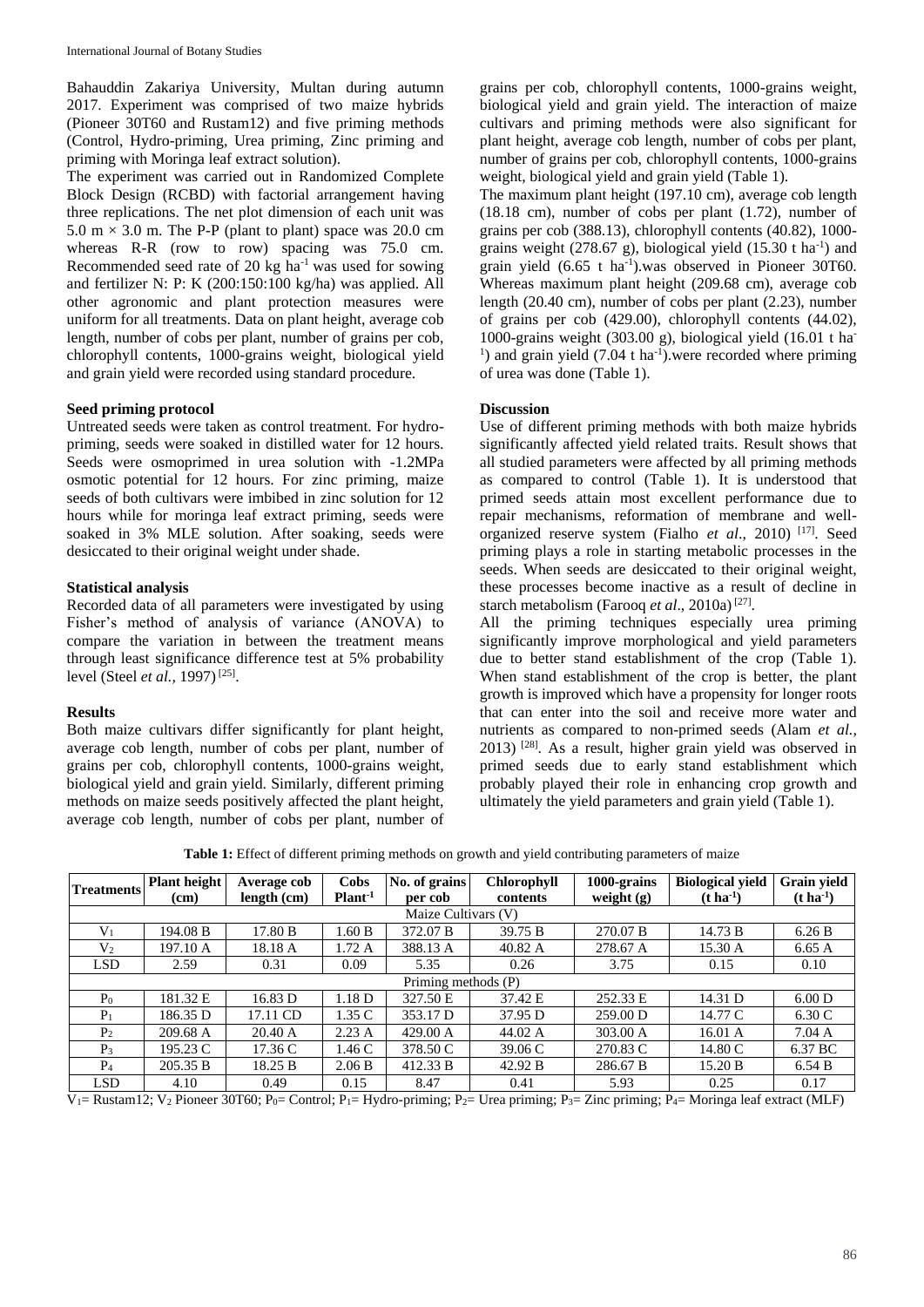



#### **Conclusion**

Urea primed seeds show highest result from all above findings we concluded that the priming techniques that were used in this experiment are efficient and helpful in plant morphological development and grain yields as compared to control.

#### **References**

- 1. Afzal IB, Hussain SMA, Basra, Rehman H. Priming with moringa leaf extract reduces imbibitional chilling injury in spring maize. Seed Sci. Technol. 2012; 40:271-276.
- 2. Ahmadvand G, Soleimani F, Saadatian B, Pouya M. Effect of seed priming with potassium nitrate on germination and emergence traits of two soybean cultivars under salinity stress conditions. American-Eurasian Journal of Agriculture & Environmental Science. 2012; 12:769-774.
- 3. Amin R, AZ Khan, Muhammad A, Khalil SK, Gul H, Daraz G. *et al*. Influence of seed hardening techniques on vigor, growth and yield of wheat under drought conditions. Journal of Agricultural Studies. 2016; 4:121-131
- 4. Ashraf M, Foolad MR. Pre-sowing seed treatment-a shotgun approach to improve germination, plant growth and crop yield under saline and non-saline conditions. Adv. Agron. 2005; 88:223-271.
- 5. Basra SMA, Farooq M, Tabassum R, Ahmad N. Physiological and biochemical aspects of pre-sowing seed treatment in fine rice (*Oryza sativa* L.). Seed Sci. Technol. 2005; 33:623-628.
- 6. Bittencourt MLC, DCFS Dias, EF Araújo, Germination and vigour of primed asparagus seeds. Sci. Agric. (Piracicaba, Braz.). 2005; 62:319-324.
- 7. Chiu KY, CL, Chen, JM Sung. Effect of priming temperature on storability of primedsh-2 sweet corn seed. Crop Sci. 2002; 42:1996-2003.
- 8. Clark LJ. On-farm seed priming in maize: a physiological evaluation. Seventh Eastern and Southern Africa Regional Maize Conference, pp. 268-273.
- 9. Dashtmian FP, Hosseini MK, Esfahani M. Improving rice seedling physiological and biochemical processes under low temperature by seed priming with salicylic. International Journal of Plant, Animal and Environmental Sciences. 2014; 4:565-572.
- 10. Farnia A, Shafie M. Effect of bio-priming on yield and yield components of maize (*Zea mays* L.) under drought stress. Bull. Environ. Pharmacol. Life Sci. 2015; 4:68-74
- 11. Farooq M, Basra SMA, Rehman H, Saleem BA. Seed priming enhances the performance of late sown wheat *(Triticum aestivum* L.) by improving the chilling tolerance. J. Agron. Crop Sci. 2008a; 194:55-60.
- 12. Farooq M, Basra SMA, Wahid A, Cheema ZA, Cheema MA, Khaliq A. *et al* Physiological role of exogenously applied glycinebetaine in improving drought tolerance of fine grain aromatic rice *(Oryza sativa* L.). J. Agron. Crop Sci. 2008b; 194:325-333.
- 13. Farooq M, Basra SMA, Khan MB. Seed priming improves growth of nursery seedlings and yield of transplanted rice. Archi. Agron. Soil Sci. 2007b; 53:1- 12.
- 14. Farooq M, Basra SMA, Saleem BA, Nafees M, Chishti SA. Enhancement of tomato seed germination and seedling vigor by osmopriming. Pak. J. Agri. Sci. 2005; 42:3-4.
- 15. Farooq M, Basra SMA, Rehman H, Saleem BA. Seed priming enhances the performance of late sown wheat (*Triticum aestivum* L.) by improving the chilling tolerance. J. Agron. Crop Sci. 2008a; 194:55-60.
- 16. Farooq M, Basra SMA, Tabassum R, Afzal I. Enhancing the performance of direct seeded fine rice by seed priming. Plant Prod. Sci. 2006c; 9:446-456.
- 17. FIALHO GS. Osmocondicionamento em sementes de pimenta 'amarela comprida' (*Capsicum annuum* L.) submetidas à deterioração controlada. *Ciência e Agrotecnologia*. 2010; 34(3):646-652.
- 18. GOP (Govt. of Pakistan), Economic survey of Pakistan, Statistical Wing, Islamabad, 2017.
- 19. Harris D, Rashid A, Miraj G, Arif M, Shah H. On-farm seed priming with zinc sulphate solution, a costeffective way to increase the maize yields of resource poor farmers. Field Crops Res. 2007; 110:119-127.
- 20. Hossain A, Shahjahan M. Grain Quality Evaluation of the Major Varieties or Cultivar of Maize, pp: 1-6. Research report of the year 2006-2007. Post-harvest Technology Division, BARI, Joydebpur, Gazipur, India, 2007.
- 21. Hussein MM, Balbaa LK, Gaballah MS. Salicylic acid and salinity effect on growth of maize plants Res. J.